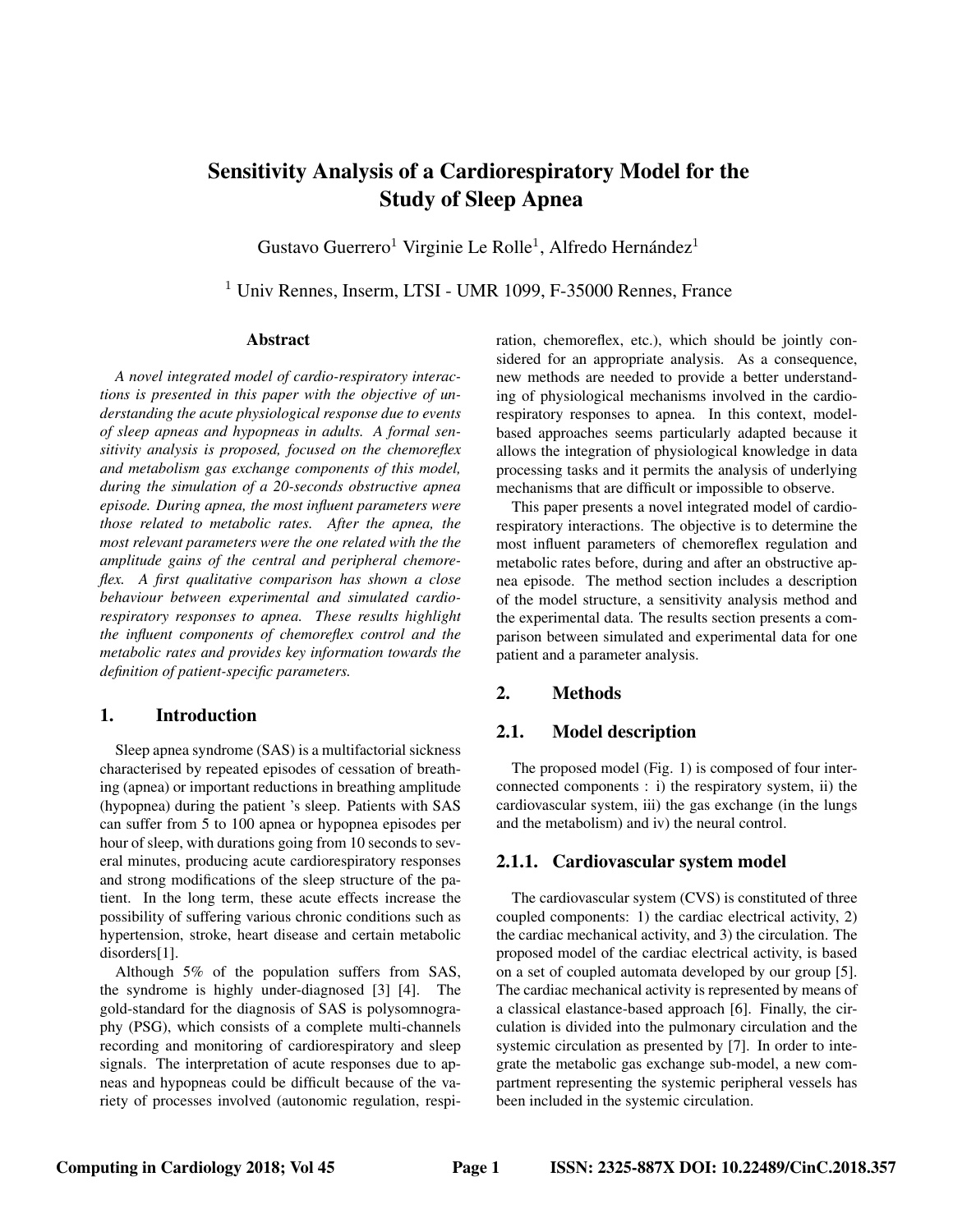

Figure 1. Cardiorespiratory model diagram. Dotted line arrows symbolyze interactions between submodels. *Pthor*, thoracic pressure; *Rpul* pulmonary capillaries resistance; *Pmus*, respiratory muscles pressure; BR, breathing rate;  $V_A$ , alveolar volume;  $Pa_{O2}$  and  $Pa_{CO2}$ , partial pressure of  $O_2$  and  $CO_2$  in the systemic arteries respectively; HR, heart rate; *Rsys*, systemic peripheral resistance; *Vusv*, unstressed volume of the systemic veins; *E*, ventricle elastances; AP, arterial pressure.

#### 2.1.2. Respiratory model

The respiratory model was adapted from previous work of our team [8]. It includes the upper, collapsible and small airways, the alveolar compartment, the pleural cavity and the chest wall.

#### 2.1.3. Gas exchange model

The gas exchange is composed of three components: *i)* lung gas exchange and *ii)* metabolism gas exchange and *iii)* gas transport.

2.1.3.a Lung gas exchange: The description of  $CO<sub>2</sub>$  and O2 exchanges between the dead space compartment, the alveoli compartment and the pulmonary capillaries was adapted from [9]. Fractions and partial pressures of each gas are computed for each compartment, depending on the air flow to the lungs, the percentage of  $O_2$  and  $CO_2$  in the inspired air and the blood flow in the pulmonary capillaries.

2.1.3.b Metabolism gas exchange: A model of  $CO<sub>2</sub>$  production and  $O_2$  consumption by the tissues and organs [10] was integrated in the systemic peripheral vessels compartment. The metabolic gas exchange is defined by the following equations:

$$
(V_{T,sp} + V_{sp})\frac{dC_{sp,O2}}{dt} = Q_{ea}(\tilde{C}_{A,O2} - C_{sp,CO2}) - M_{O2sves}
$$
 (1)

$$
(V_{T,sp} + V_{sp})\frac{dC_{sp,CO2}}{dt} = Q_{ea}(\tilde{C}_{A,CO2} - C_{sp,CO2}) + M_{CO2sves}
$$
\n(2)

where *Qea* and *Vsp* are respectively the blood flow and volume of the systemic peripheral vessels, *MO*2*sves* and  $M_{O2sves}$  are the metabolic  $O_2$  consumption and  $CO_2$  production,  $C_{AO2}$  and  $C_{ACO2}$  are the concentrations of gas from the alveoli after the gas transport in the cardiovascular circulation, and  $V_{T,sp}$  is the blood supply to the tissue/organs.

#### 2.1.4. Neural control

2.1.4.a Chemoreflex model: Peripheral and central chemoreflex submodels, adapted from [10], were integrated in the model in order to represent modulations of breathing rhythm (BR) and respiratory muscle pressure amplitude ( $P_{max}$ ) in response to  $Pa_{O2}$  and  $Pa_{CO2}$  modifications.

The central chemoreceptor mechanism was represented as a combination of first-order systems defined by some gains ( $G_{c,A}$  and  $G_{c,f}$ ) and time constants  $\tau_{c,f}$  and  $\tau_{c,A}$ . The peripheral chemoreflex is described as a two-stage transduction mechanism. First,  $Pa<sub>O2</sub>$  and  $Pa<sub>CO2</sub>$  are transduced into the afferent electrical activity of the peripheral chemoreceptors *facp* .Then, the second stage is represented a set of first-order models, defined by gains  $(G_{p,A}, G_{p,f})$  and time constants  $\tau_{p,f}$  and  $\tau_{p,A}$ . Contributions of each branch are summed in order to define *Pmax* and BR.

2.1.4.b Baroreflex and pulmonary stretch receptors: This submodel is based on previous work of our laboratory[6]. The baroreceptors dynamical properties are represented by a first-order filter. The efferent pathways consist of normalisation functions, delays and first-order filters giving as outputs the modification of the heart rate (HR) through the vagal and sympathetic paths and modification of some other cardiovascular parameters. The pulmonary stretch receptors modulate the vagal branch of the baroreflex in relation to the changes of alveolar volume *VA*.

## 2.2. Sensitivity analysis

A sensitivity analysis through the Morris' screening method [11] was performed to determine the most influential parameters of the chemoreflex and the metabolism submodels during and after an obstructive apnea. This method consists in generating several random trajectories through the parameter space. Each trajectory is associated with an estimation of the Elementary Effects *EEi*, defined for a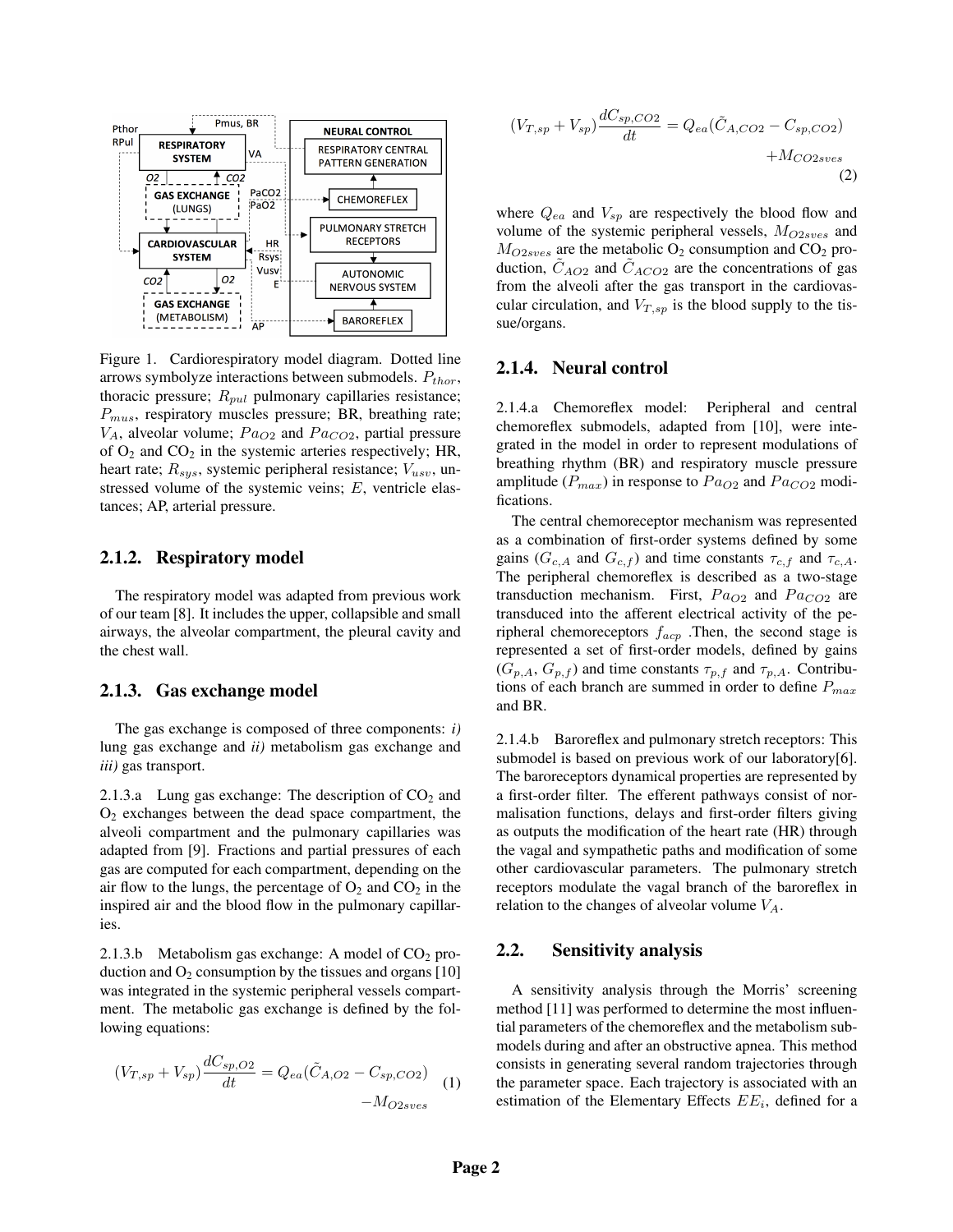parameter *x<sup>i</sup>* :

$$
EE_i = \frac{F(x_1, ..., x_i, ...x_k) - F(x_1, ..., x_i + \Delta, ...x_k)}{\Delta}
$$
\n(3)

where *F* is a function of the model output variables and  $\Delta$  is the variation of the parameter.  $EE_i$  are calculated *r* times and the mean  $\mu_i$  and standard deviation  $\sigma_i$  of these *r* realisations are then computed for each parameter *i*. The position of each group of  $EE_i$  in the  $\mu$  vs.  $\sigma$  plane determine the relevance and the linearity of each parameter. Two output functions *F*, with  $X = \{Sa_{O2}, Pa_{O2}, Pa_{CO2}\},\$ were defined in order to perform the sensitivity analysis: 1. between the start and the end of an apnea event:

$$
Delta X = \frac{X_{End\text{A}pnea} - X_{Start\text{A}pnea}}{X_{Start\text{A}pnea}} \tag{4}
$$

2. in 15 second's window before the apnea and a 15 second's window after the apnea:

$$
Delta X_{Mean} = \frac{X_{MeanAfter} - X_{MeanBefore}}{X_{MeanAfter}}
$$
 (5)

The screening method was applied on 19 parameters of the chemoreflex and metabolism gas exchange component. Parameter ranges were selected from the nominal literature values *±*30%. The two most important parameters, deduced from the Morris method, were selected and a local sensitivity analysis was performed in order to analyse the influence of these parameters on cardiorespiratory signals.

#### 2.3. Experimental protocol and data

A patient were selected from the database of the French ANR project PASITHEA[12].This database consists of more than 100 adults with sleep apnea syndrome on a full polysomnography. The data was annotated by an expert, blinded core-lab (CHU Grenoble, France) who scored individual events like apneas or hypopneas (start, end, duration and type) among other annotations.

# 3. Results

#### 3.1. Comparison with experimental data

Experimental data were confronted to simulated signals obtained during obstructive apnea event, which was generated by increasing the resistance of the upper airways of the respiratory model to 100000  $cmH_2O \cdot s \cdot l^{-1}$  Figure 2 shows flow, oxygen saturation  $(Sa_{O2})$  and heart rate time series during a 20 seconds' obstructive apnea obtained experimentaly (A) and synthesized by the model (B). An increase of the respiratory effort after the apnea event due to the hypoxia, can be noticed both in the observed and the simulated data. The dynamics of the *SaO*<sup>2</sup> time series are

similar on both cases, presenting a delay of 17.3s and 18.6s respectively. Both heart rate curves possess similar order of magnitude and similar variabilities with a mean value of 52.7 bpm and 60.15 bpm.



Figure 2. Comparison between observed data (A) and model output signals (B) during a 20 seconds obstructive apnea event.

## 4. Sensitivity analysis results

Figure 3 present the results of the sensitivity analysis for both output functions evaluated for *P aO*2. During apnea, the most influent parameters were those related to the metabolic  $O_2$  consumption rate  $(MO_{2sves})$ . In the 15second window after and before the apnea, the most relevant parameters were the amplitude gains of the central and peripheral chemoreflex  $(G_{c,A}, G_{p,A})$ . These results are consistent with the literature around the influence of the metabolic rate in the oxygen desaturations due to apneas [13] and the importance of the chemoreflex feedback loop gain to SAS [14].



Figure 3.  $\mu$  vs.  $\sigma$  plane for  $Delta Pa_{O2}$  and *DeltaP aO*2*Mean*

Figure 4 presents the oxygen saturation  $Sa<sub>O2</sub>$  for a